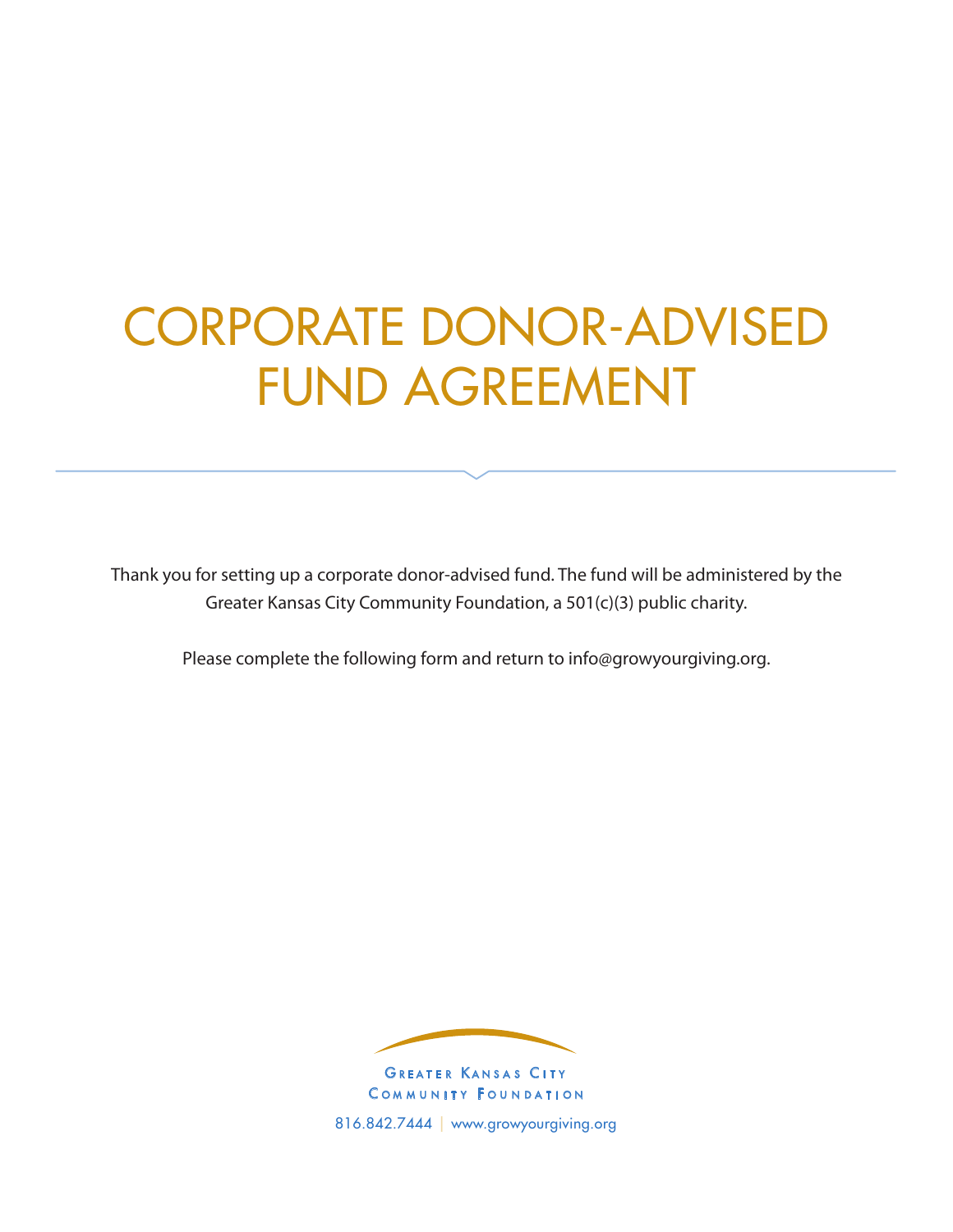## **GREATER KANSAS CITY COMMUNITY FOUNDATION CORPORATE DONOR-ADVISED FUND AGREEMENT**

| <b>Company Information</b>            |                                |                                                                                                                                                                                                                                     |                   |
|---------------------------------------|--------------------------------|-------------------------------------------------------------------------------------------------------------------------------------------------------------------------------------------------------------------------------------|-------------------|
| <b>Company Name</b>                   |                                |                                                                                                                                                                                                                                     |                   |
| Address                               |                                | City                                                                                                                                                                                                                                | State<br>Zip Code |
| 2<br><b>Fund Information</b>          | Name your Fund as you like.    | Examples: XYZ Company Foundation, XYZ Company Charitable Fund                                                                                                                                                                       |                   |
| Name of Fund                          |                                |                                                                                                                                                                                                                                     |                   |
| <b>Type of Fund</b><br>(Select One):  | Employee Matching Gift Program |                                                                                                                                                                                                                                     | Grantmaking       |
| <b>Fund Advisor</b><br>3              |                                | Fund Advisors make recommendations for all Fund-related matters, including grants<br>and investments. Fund Advisors have online access to view fund statements and<br>recommend grants. List additional Fund Advisors in Section 9. |                   |
| Mrs. Ms.<br>$\Box$ Dr.<br>  Mr.       |                                |                                                                                                                                                                                                                                     |                   |
| <b>First Name</b>                     | Middle Initial                 | Last Name                                                                                                                                                                                                                           | Suffix            |
| Title                                 |                                | Preferred Name or Nickname                                                                                                                                                                                                          |                   |
| <b>■</b> Work<br>$\Box$ Cell<br>Phone |                                | <b>Email Address</b>                                                                                                                                                                                                                |                   |
|                                       |                                |                                                                                                                                                                                                                                     |                   |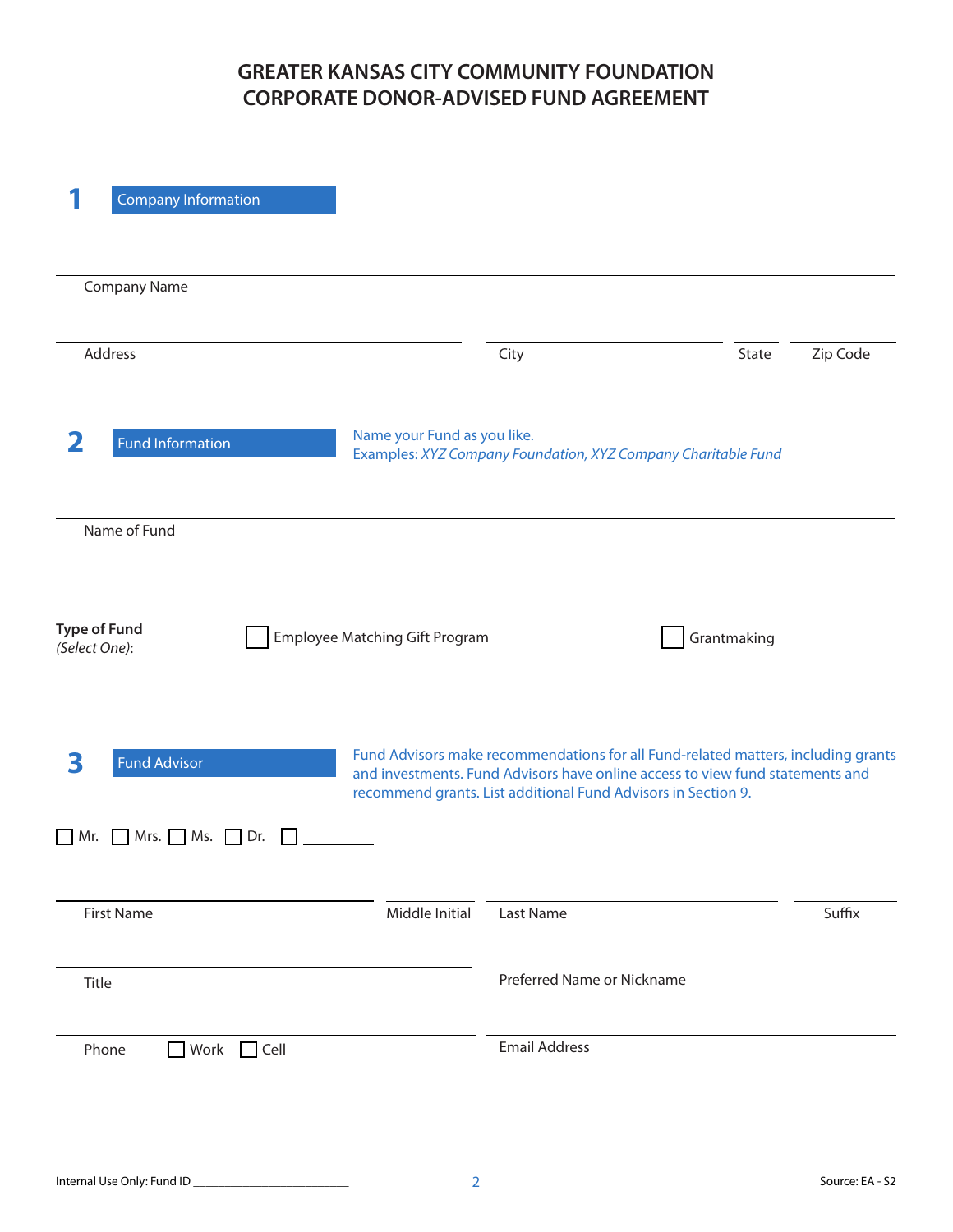| Advisory Committee Members assist the Fund Advisor(s) in making grant and<br>4<br><b>Advisory Committee Members</b><br>investment recommendations for the Fund. List additional Committee Members in<br>Section 9. |                |                                                                      |        |
|--------------------------------------------------------------------------------------------------------------------------------------------------------------------------------------------------------------------|----------------|----------------------------------------------------------------------|--------|
| $\Box$ Mr. $\Box$ Mrs. $\Box$ Ms. $\Box$ Dr.                                                                                                                                                                       |                |                                                                      |        |
| <b>First Name</b>                                                                                                                                                                                                  | Middle Initial | Last Name                                                            | Suffix |
| Title                                                                                                                                                                                                              |                | Preferred Name or Nickname                                           |        |
| Work Cell<br>Phone                                                                                                                                                                                                 |                | <b>Email Address</b>                                                 |        |
| This Advisory Committee Member<br>has online access to view the Fund.                                                                                                                                              |                | This Advisory Committee Member<br>has the ability to suggest grants. |        |
| $Mrs.$ Ms. $Dr.$<br>$Mr$ .<br>$\mathbf{1}$                                                                                                                                                                         |                |                                                                      |        |
| <b>First Name</b>                                                                                                                                                                                                  | Middle Initial | Last Name                                                            | Suffix |
| Title                                                                                                                                                                                                              |                | Preferred Name or Nickname                                           |        |
| Work Cell<br>Phone                                                                                                                                                                                                 |                | <b>Email Address</b>                                                 |        |
| This Advisory Committee Member<br>has online access to view the Fund.                                                                                                                                              |                | This Advisory Committee Member<br>has the ability to suggest grants. |        |
| $\Box$ Mr. $\Box$ Mrs. $\Box$ Ms. $\Box$ Dr. $\Box$                                                                                                                                                                |                |                                                                      |        |
| <b>First Name</b>                                                                                                                                                                                                  | Middle Initial | <b>Last Name</b>                                                     | Suffix |
| Title                                                                                                                                                                                                              |                | Preferred Name or Nickname                                           |        |
| Work Cell<br>Phone                                                                                                                                                                                                 |                | <b>Email Address</b>                                                 |        |
| This Advisory Committee Member<br>has online access to view the Fund.                                                                                                                                              |                | This Advisory Committee Member<br>has the ability to suggest grants. |        |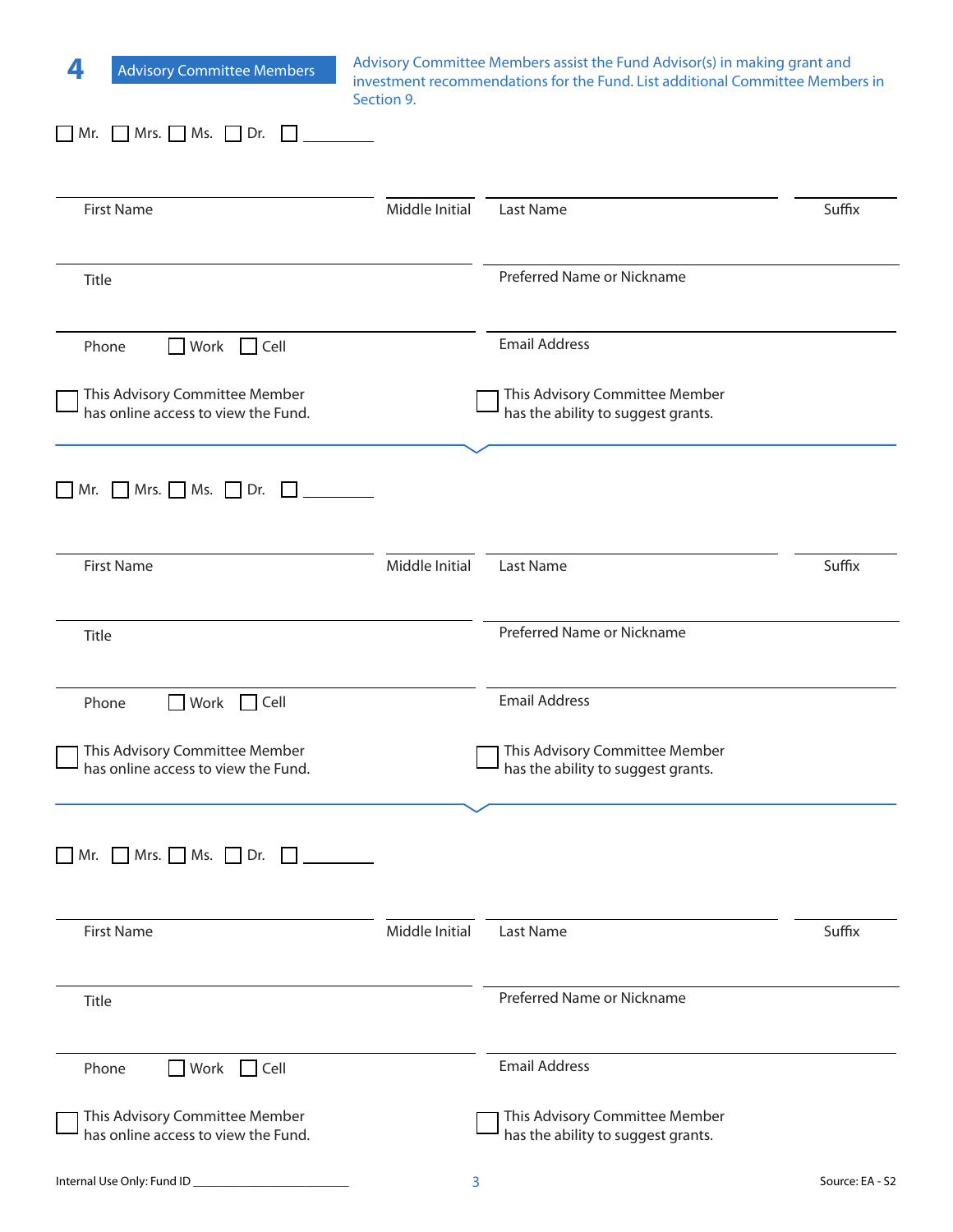**Option 1:** The assets in the Fund will be invested separately in a financial advisor managed account on your advisor's platform. Your financial advisor will have online access to view your Fund information, including balance, contribution and grant history, and will make investment selections for your Fund on your behalf.

*This option is available for funds with assets of \$100,000 or more. The Community Foundation will contact your financial advisor to set up the investment account. The company or an employee of the company may not be named as the Fund's financial advisor.*

| <b>Financial Advisor Name</b> | Firm Name            |       |          |
|-------------------------------|----------------------|-------|----------|
| Address                       | City                 | State | Zip Code |
| Phone                         | <b>Email Address</b> |       |          |
|                               |                      |       |          |

**Option 2:** The assets in the Fund will be invested in the Community Foundation's Investment Pools.

*This option is available for funds of any size. Select a mix from the options listed below, or create your own mix. Allocations are rebalanced to targets once a month. In the interim, cash coming into the Fund will be held in the Money Market Pool.*

|                            |                                                 | <b>MORE RISK</b><br>Long-Term Goals<br>Lower Spending Rate |                                        |                 |                     | <b>LESS RISK</b><br><b>Short-Term Goals</b><br><b>Higher Spending Rate</b> |                          |
|----------------------------|-------------------------------------------------|------------------------------------------------------------|----------------------------------------|-----------------|---------------------|----------------------------------------------------------------------------|--------------------------|
|                            |                                                 |                                                            |                                        |                 |                     |                                                                            |                          |
|                            | <b>Mix Options ▶</b>                            | <b>AGGRESSIVE</b>                                          | <b>MODERATELY</b><br><b>AGGRESSIVE</b> | <b>MODERATE</b> | <b>CONSERVATIVE</b> | <b>RISK AVERSE</b>                                                         | <b>CUSTOM</b><br>$MIX^*$ |
| <b>Pools</b><br>Investment | <b>Money</b><br><b>Market</b>                   | 3%                                                         | 5%                                     | 10%             | 20%                 | 100%                                                                       |                          |
|                            | <b>Short-Term</b><br><b>Fixed Income</b>        | 10%                                                        | 25%                                    | 35%             | 42%                 | $0\%$                                                                      |                          |
|                            | <b>Intermediate-Term</b><br><b>Fixed Income</b> | 10%                                                        | 10%                                    | 15%             | 18%                 | 0%                                                                         |                          |
|                            | <b>Domestic</b><br><b>Equity</b>                | 55%                                                        | 43%                                    | 29%             | 14%                 | $0\%$                                                                      |                          |
|                            | <b>International</b><br><b>Equity</b>           | 22%                                                        | 17%                                    | 11%             | 6%                  | 0%                                                                         |                          |

\*Combined total must equal 100%

 $\mathcal{L}$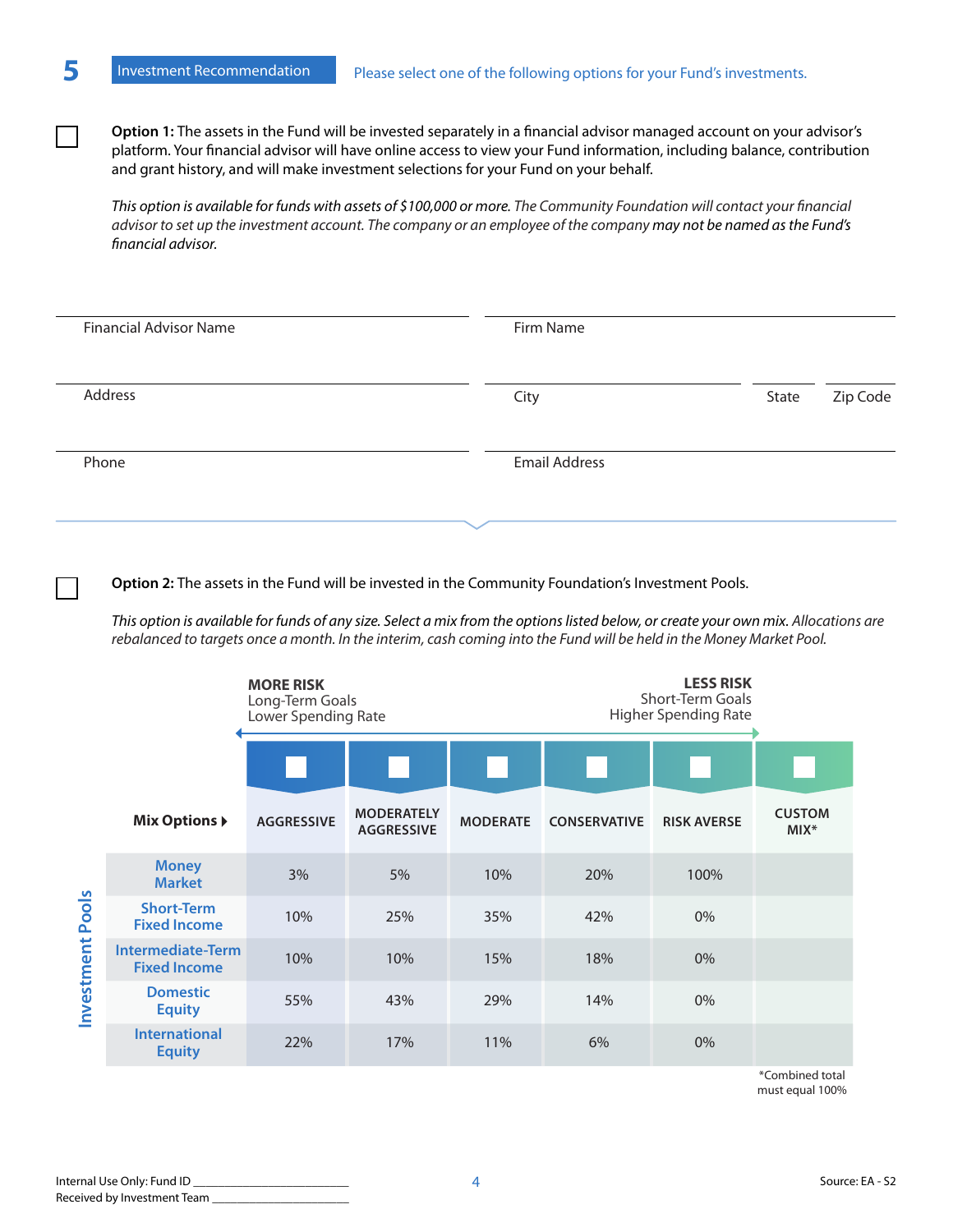

### Estimated Initial Contribution:  $\frac{\$}{\$}$

If you know how you plan to contribute, please provide details. If there are additional assets you plan to contribute to the Fund, please list in Section 9. If you plan to contribute an interest in a private business or real estate, please contact us to discuss the donation process.

| Check                             |
|-----------------------------------|
|                                   |
|                                   |
| Wire                              |
|                                   |
|                                   |
| <b>Securities or Mutual Funds</b> |
| Number of Shares and Symbol(s):   |
|                                   |
|                                   |
|                                   |
|                                   |
|                                   |
|                                   |
|                                   |
|                                   |
|                                   |
|                                   |
|                                   |

**7** Professional Advisor Information

Please list any additional professional advisors (accountants, attorneys, financial advisors) with whom the Community Foundation may share information about your Fund should they inquire.

Professional Advisor Name & Profession

Firm Name

Professional Advisor Name & Profession Firm Name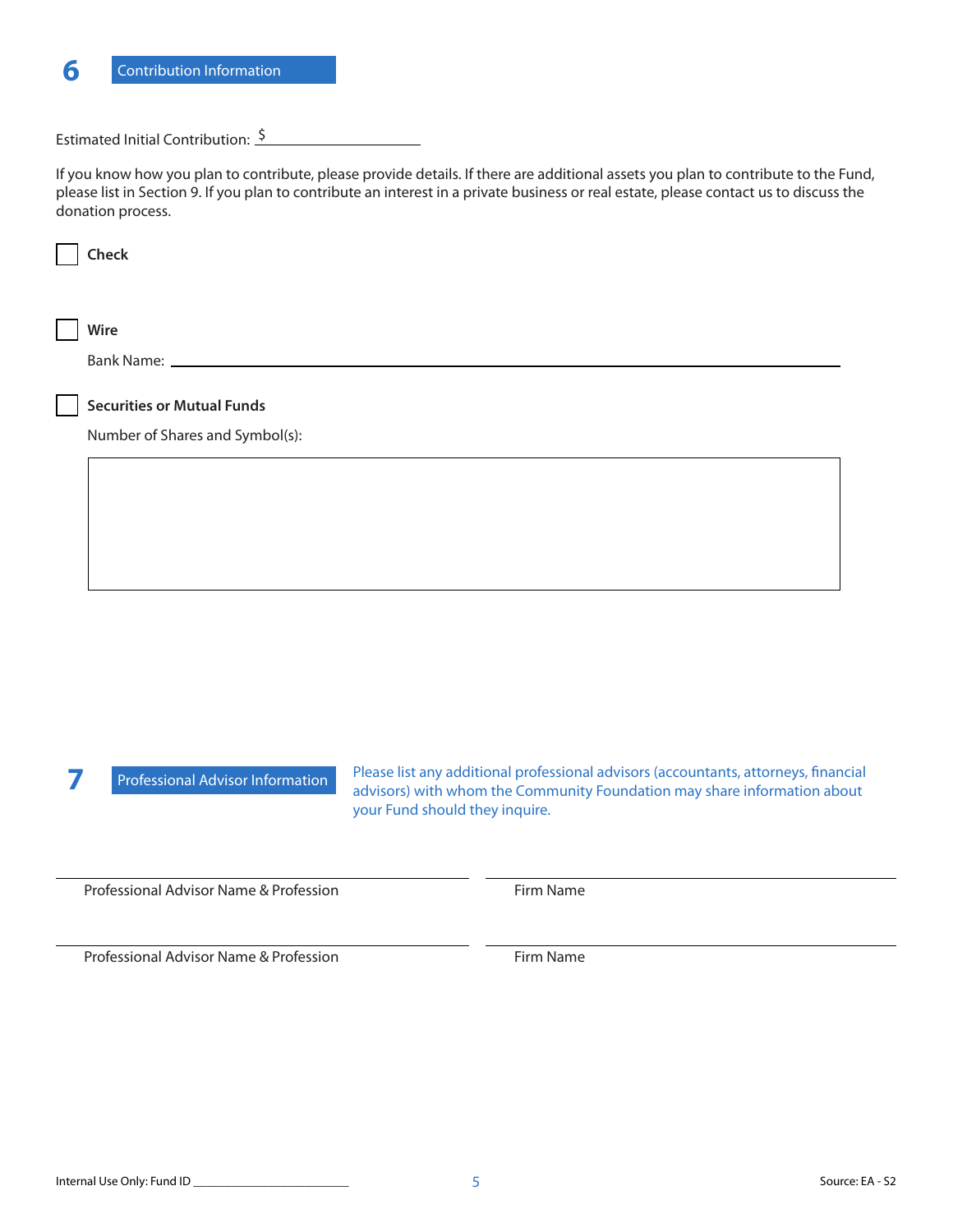If someone guided you in the decision to establish the Fund, please provide the following information about your referral.

| Name                                                                             | <b>Organization Name</b> |       |          |
|----------------------------------------------------------------------------------|--------------------------|-------|----------|
| Address                                                                          | City                     | State | Zip Code |
| Phone                                                                            | <b>Email Address</b>     |       |          |
| If you did not receive a personal referral, please share how you heard about us: |                          |       |          |

**9** Additional Information Please include any additional information you would like us to know. If you are setting up the Fund for a specific purpose, please describe here.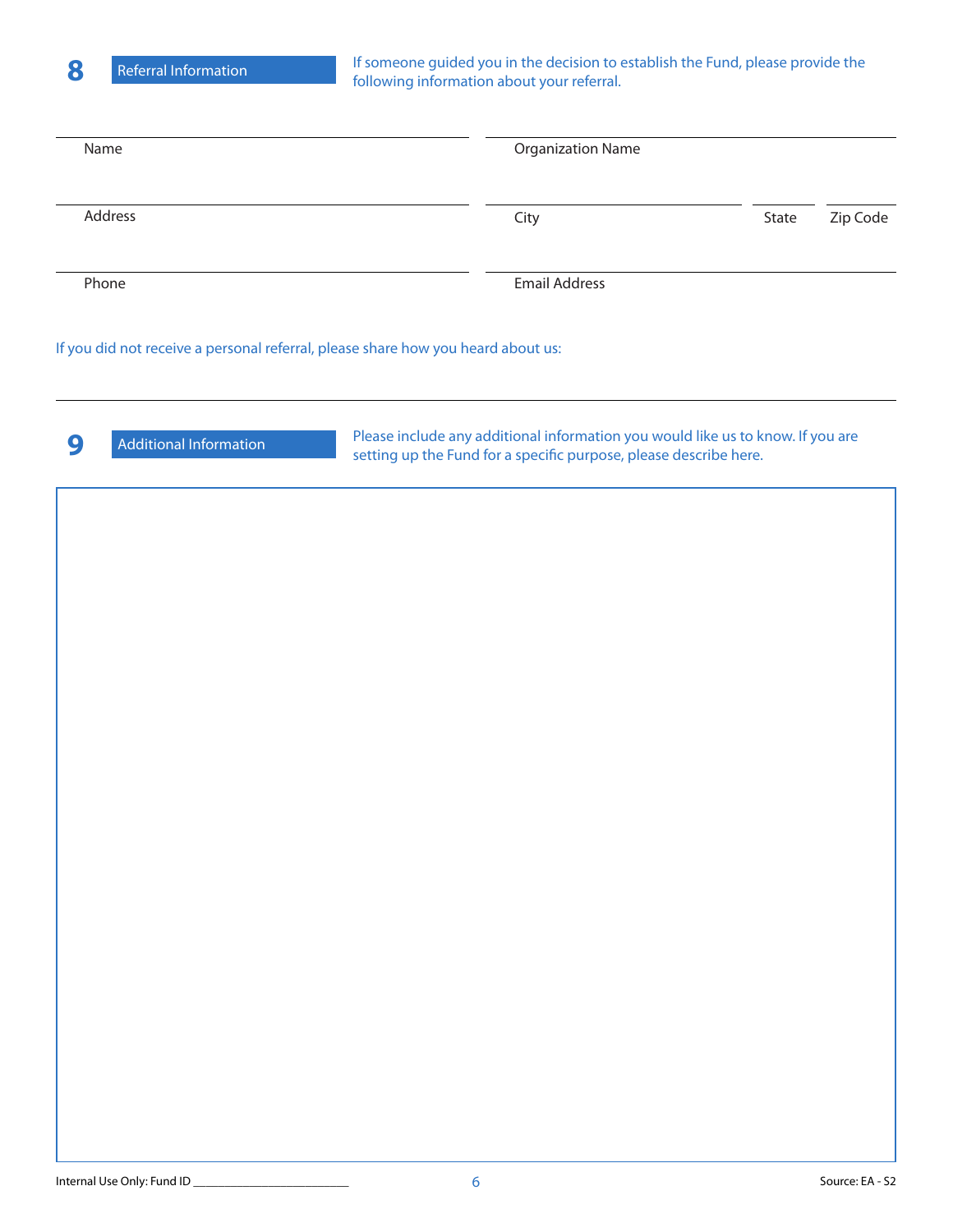The Company named in this document establishes this Fund with the Greater Kansas City Community Foundation (referred to as the "Community Foundation").

The current Fund Advisor(s) may make recommendations for grants (from income and principal), investments, and other administrative matters unless otherwise noted herein. If two or more are named, any may act alone unless otherwise noted in Section 9. Upon the death, resignation or incapacity to serve of the Fund Advisor (or the surviving Fund Advisor if two or more individuals have been named), an Advisory Committee Member will either then advise the Fund or name a new Fund Advisor.

If no representatives from the Company are available to advise and consult with the Community Foundation, the Community Foundation shall use the principal and income from the Fund for charitable purposes.

*For assets in a financial advisor managed account:* The assets in the Fund will be managed directly by the named financial advisor on a discretionary basis, until such time that the Community Foundation or the Fund Advisor(s) exercise(s) the option to make a different selection for management of this Fund. The named financial advisor will manage the assets of this Fund in accordance with the Fund advisor(s)' charitable objectives and the most current financial policies and standards of the Community Foundation, which can be found at www.growyourgiving.org/fap-guidelines. The Community Foundation will regularly review the financial performance of this Fund.

*For assets in the Community Foundation's Investment Pools:* The responsibility for managing the Community Foundation's investment program is vested in the Community Foundation's Board of Directors through its Investment Committee. The percentages in the mix options may change from time to time upon Investment Committee review. For additional details regarding investment mixes and pools, refer to www.growyourgiving.org/investing to view the Investment Performance Summary and the Supplemental Report.

As required by IRS regulations:

- a) the investment recommendation is advisory only and the Community Foundation may, at its sole and absolute discretion, follow or decline to follow the recommendation;
- b) the Community Foundation may at any time, at its sole and absolute discretion, change the investment of all or any portion of the assets in the Fund;
- c) if the investment recommendation is accepted, the investments will be administered in accordance with the financial policies and fiduciary standards of the Community Foundation; and
- d) investments are subject to normal market and interest rate fluctuation risks, and any gain or loss generated by the above investments will be credited or charged to the Fund.

The Community Foundation's administrative fee schedule is attached. The fee schedule is subject to modification and may be increased or decreased at the sole discretion of the Community Foundation.

The Corporate Donor-Advised Fund Policies are attached; signing below indicates acceptance of these policies. The Community Foundation reserves the right to make the final decision regarding distributions from the Fund.

Fund Advisor Signature **Date** Date **Date** 

Printed Name

Title

Accepted by:

*Greater Kansas City Community Foundation*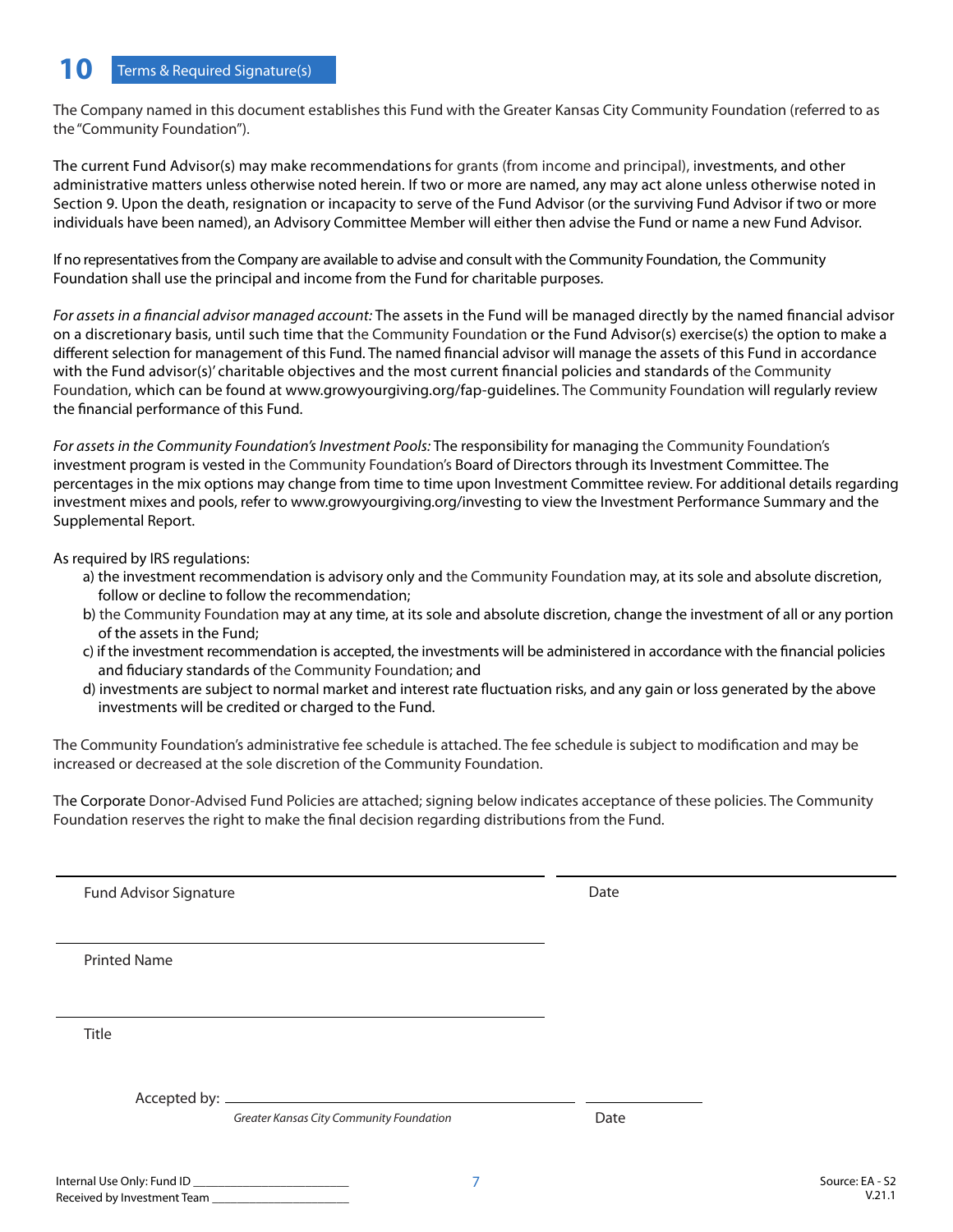This administrative fee schedule applies to funds at the Greater Kansas City Community Foundation. Administrative fees are used exclusively to support our mission-based operations. These fees are your investment in a 501(c)(3) public charity dedicated to increasing charitable giving, educating and connecting donors to community needs they care about, and leading on critical community issues.

The administrative fee structure illustrates the annual cost for a fund. These fees are assessed to the Fund on a monthly basis. (The monthly fee equals one-twelfth of the annual fee, based on the average fair market value of Fund assets for the month. If there are no assets in the Fund for the entire month, there is no fee.) For newly established funds, the annual fee is prorated over the remainder of the year.

| <b>Fund Assets</b><br>up to \$7 million | <b>Annual</b><br><b>Administrative Fee</b> | <b>Sample Fee Calculations</b>                                                                                                                         |  |
|-----------------------------------------|--------------------------------------------|--------------------------------------------------------------------------------------------------------------------------------------------------------|--|
| first \$500,000                         | 1.00% or \$250<br>(whichever is greater)   | Fund assets of \$10,000<br>\$250 minimum fee applies: 1.00% of \$10,000 is less than \$250<br>Total annual administrative fee = $$250$ ( $$21/m$ onth) |  |
| next \$500,000                          | 0.60%                                      | Fund assets of \$30,000<br>1.00% fee on \$30,000 = \$300                                                                                               |  |
| next \$2 million                        | 0.30%                                      | Total annual administrative fee = $$300 ($25/month)$<br>Fund assets of \$600,000<br>1.00% fee on the first \$500,000 = \$5,000                         |  |
| next \$4 million                        | 0.10%                                      | 0.60% fee on the next \$100,000 = \$600<br>Total annual administrative fee = $$5,600$ (\$467/month)                                                    |  |

**For funds with assets of \$7 million or more, please contact us at info@growyourgiving.org or 816.842.0944.**

*Funds will be charged for direct expenses incurred by the Community Foundation on behalf of a specific fund, such as commissions for the sale of contributed stock or legal fees. The Community Foundation may request additional fees for extraordinary services such as special grant processing and review (which may apply pursuant to a contract with the Community Foundation or after the death of the founder(s) of the Fund if no advisors are serving) or other non-standard services.*

*For funds receiving a bequest that will be fully disbursed to one or more charities upon receipt, the Community Foundation will assess a one-time 3% fee on such bequest.*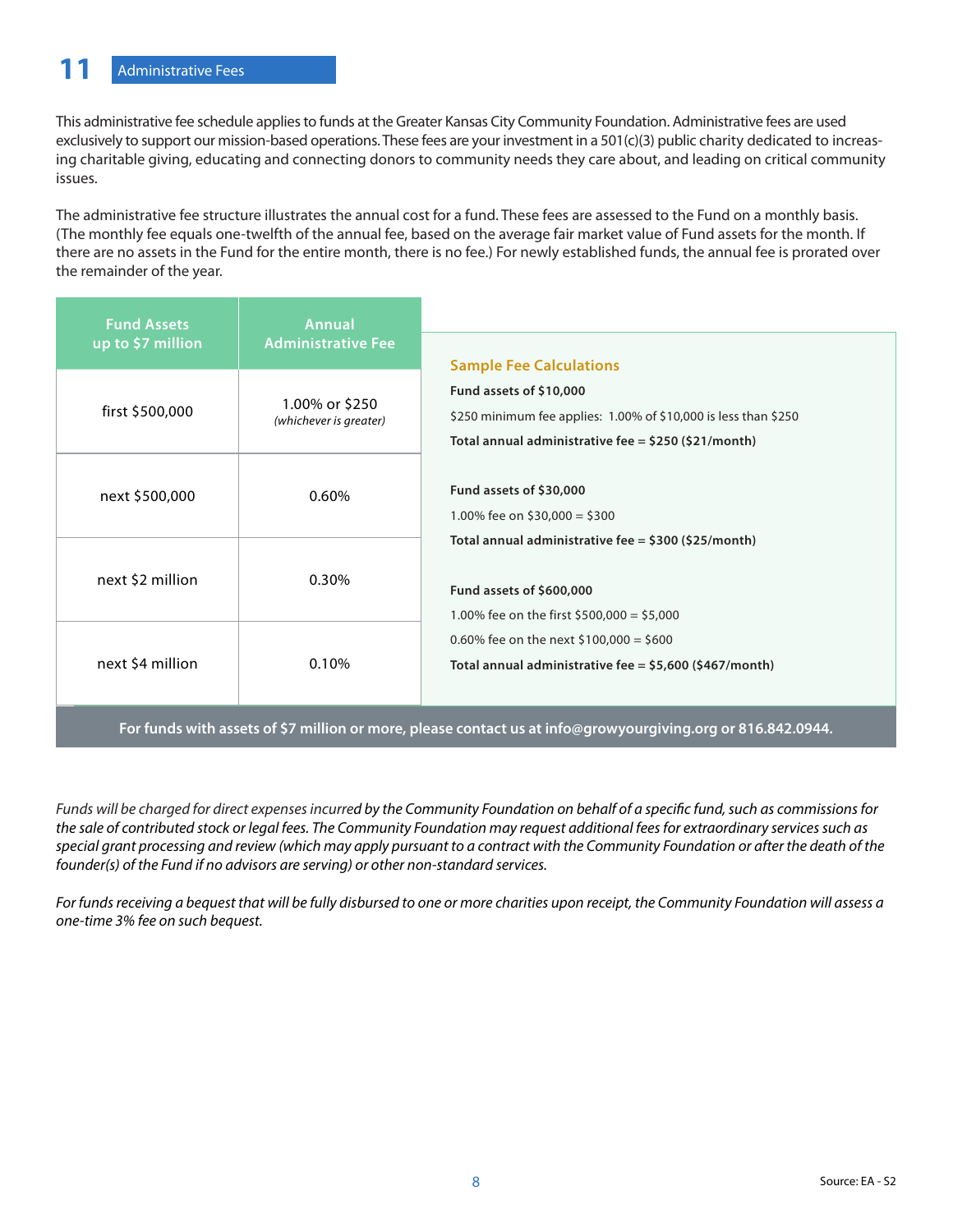#### **Contributions to Corporate Donor-Advised Funds**

Contributions to corporate donor-advised funds at the Community Foundation are gifts to a public charity and eligible for the maximum tax deduction allowed by law. The Community Foundation accepts gifts of cash, publicly traded securities, private business interests (closely held stock, limited liability company interests, limited partnership interests), and real estate. Contributions are subject to the review and approval by the Community Foundation prior to acceptance and are irrevocable once accepted. The Community Foundation does not provide legal, tax or financial advice, so the Community Foundation encourages donors to consult with their own professional advisors prior to making a contribution.

#### **Contributions of Non-Cash Assets**

The general policy of the Community Foundation is to sell all contributed property as soon as practical after receipt to minimize market risk. For non-publicly traded securities or other assets for which no readily liquid market exists, the Community Foundation will exercise discretion as to the timing and price of sales. Any costs incurred by the Community Foundation necessary for the disposition of securities and other assets and for the management of such assets prior to disposition will be an expense of the corporate donor-advised fund. Should sufficient liquidity not be available in the corporate donor-advised fund to cover any expenses, taxes or liabilities due as a result of the fund's ownership of a non-cash asset, the donor of such asset(s) agrees to contribute additional liquid assets to the corporate donor-advised fund as necessary to fully and timely cover such obligations.

#### **Grants from Corporate Donor-Advised Funds**

Through a corporate donor-advised fund, companies can enjoy supporting any 501(c)(3) public charity in the United States, including governmental, educational and religious institutions. Companies may suggest grants directly to international organizations for an additional fee that covers the additional due diligence required of international grants. The IRS does not allow the Community Foundation to make distributions to private non-operating foundations, to individuals or to pay fundraising expenses. Rest assured that the Community Foundation will exercise due diligence to make sure grants from corporate donoradvised funds are given to organizations that have met IRS requirements.

Additional information about specific granting guidelines can be found at www.growyourgiving.org/grant-guidelines.

Because contributions to corporate donor-advised funds are eligible for a charitable tax deduction, grants subsequently made from corporate donor-advised funds are not tax deductible.

#### **Fund Activity and Fund Statements**

The Community Foundation is responsible for ensuring corporate donor-advised funds are used for charitable grantmaking and do not confer any private benefit on the company. The Community Foundation monitors the use of corporate donoradvised funds to ensure their activity leads to charitable distributions. The Community Foundation does not have a minimum amount for grants or maximum frequency of grants. Fund Advisor(s) can suggest grants in any amount and as often as they like. The Community Foundation periodically checks in on corporate donor-advised funds that are not being used to ensure the Community Foundation understands the company's plans for their funds. Fund statements showing gift, grant and investment activity for a corporate donor-advised fund are available through the online donor portal.

#### **Role of Corporate Donor-Advised Fund Advisors**

At any time, a Fund Advisor or an Advisory Committee Member may designate one or more individuals to be Fund Advisors. Each Fund Advisor may individually make recommendations for grants, investments and other Fund-related matters.

#### **Who Can Manage the Investments of a Corporate Donor-Advised Fund**

A Fund Advisor may recommend that a corporate donor-advised fund be invested in the Community Foundation's investment pools or with a financial advisor. Financial advisors may manage the investments of a corporate donor-advised fund as long as the financial advisor is not (i) the company or an employee of the company, (ii) a Fund Advisor, (iii) any family member of an employee or Fund Advisor (defined as that person's spouse, ancestors, children, grandchildren, great grandchildren, brothers, sisters and the spouses of children, grandchildren, great grandchildren, brothers and sisters) and (iv) any entity where more than 35 percent of the entity is owned/controlled by any of these persons.